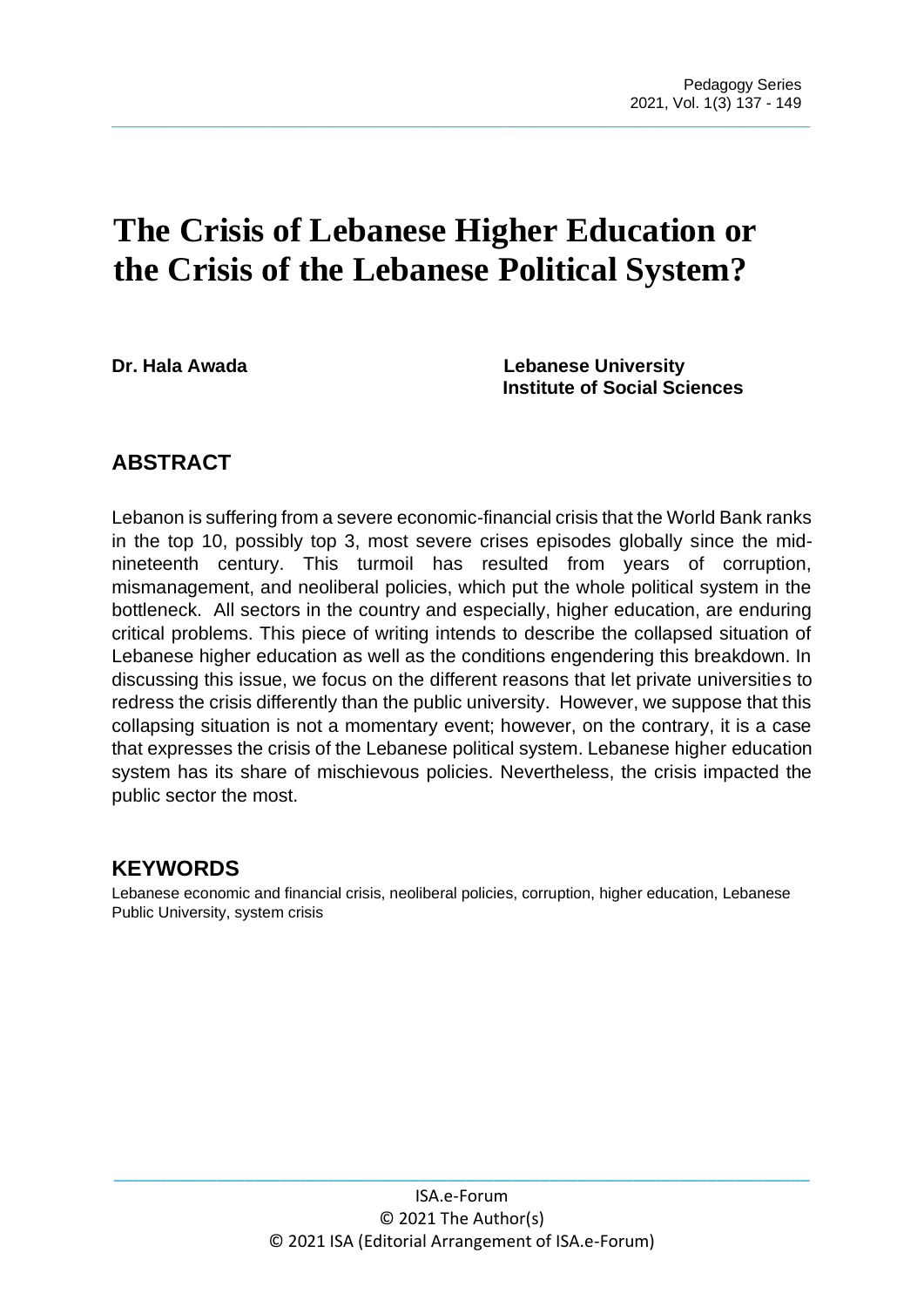In the past few years, Lebanon has had the highest rate of university graduates — not only in the Middle East but also in the entire world. The rate of tertiary graduates was estimated around 80% of the population in 2018. <sup>1</sup> However, this high rate was threatened to decrease dramatically. This is due to the unprecedented financial and economic crisis, which has hit the country since 2019. This paper intends to describe the collapsed situation of the Lebanese higher education as well as the conditions engendering this breakdown. In discussing this issue, we claim that this collapsing situation is not a momentary event; however, on the contrary, it is a case that expresses the crisis of the Lebanese political system.

In the process, this piece of writing aims at answering the following questions: How is the Lebanese education system affected by the financial and economic crisis? Why has the Lebanese public university (LU) been impacted more than the private sector?

To answer these questions, we have divided this paper into many sections. First, we have introduced the causes of the Lebanese compound crisis. Second, we have provided the readers with an overview of the history of the higher education system in Lebanon. Third, we have shown the impacts of the crisis on the higher education sector, emphasizing on the Lebanese University the only public university in the country. In the end, we have come up with our conclusion.

## **Roots of the Lebanese complex crisis**

To begin with, the Lebanese people have raided the streets since the 17th of October 2019, triggered by decades of corruption and economic mismanagement. They hit the streets demanding to put an end to the authoritarian oligarchy and the political confessionalism as well as asking for the right to free access to quality higher education (Kabbanji, 2021). The country has sunk into an unprecedented compounded crisis, in addition to the Corona pandemic and lately the Beirut Port explosion<sup>2</sup> that destroyed over half of Beirut city, where the universities' damages reached millions of dollars (Hoban, 2020). Consequently, the latest World Bank report *'Lebanon Economic Monitor'* ranked Lebanon's crisis as one of the top 10 (possibly top 3) most severe crisis episodes experienced globally since the midnineteenth century (World Bank, 2021).

Moreover, the reasons underlying the compounded crisis date back to around 30 years ago. In 1989, the Taif Agreement<sup>3</sup> ended the civil war (1975-1990) and set new policies, which impacted the country politically, economically, and financially.

<sup>1</sup> Trading Economics, Lebanon - Percentage of All Students in Tertiary Education Enrolled in ISCED 6, Both Sexes

[https://tradingeconomics.com/lebanon/percentage](https://tradingeconomics.com/lebanon/percentage-of-all-students-in-tertiary-education-enrolled-in-isced-6-both-sexes-percent-wb-data.html)[of-all-students-in-tertiary-education-enrolled-in](https://tradingeconomics.com/lebanon/percentage-of-all-students-in-tertiary-education-enrolled-in-isced-6-both-sexes-percent-wb-data.html)[isced-6-both-sexes-percent-wb-data.html](https://tradingeconomics.com/lebanon/percentage-of-all-students-in-tertiary-education-enrolled-in-isced-6-both-sexes-percent-wb-data.html) , access time 8 July 2021.

 $2$  On 4 August 2020, a large amount of  $\frac{1}{2}$  [ammonium](https://en.wikipedia.org/wiki/Ammonium_nitrate) [nitrate](https://en.wikipedia.org/wiki/Ammonium_nitrate) stored at the Port of [Beirut](https://en.wikipedia.org/wiki/Port_of_Beirut) in the capital city

of [Lebanon](https://en.wikipedia.org/wiki/Lebanon) exploded, causing at least 218 deaths, 7,000 injuries, and [US\\$1](https://en.wikipedia.org/wiki/United_States_dollar)5 billion in property damage, and leaving an estimated 300,000 people [homeless.](https://en.wikipedia.org/wiki/Homelessness) Experts consider Beirut port explosion from one of the largest non-nuclear explosions in history

<sup>&</sup>lt;sup>3</sup> This agreement, which ended the civil war in Lebanon.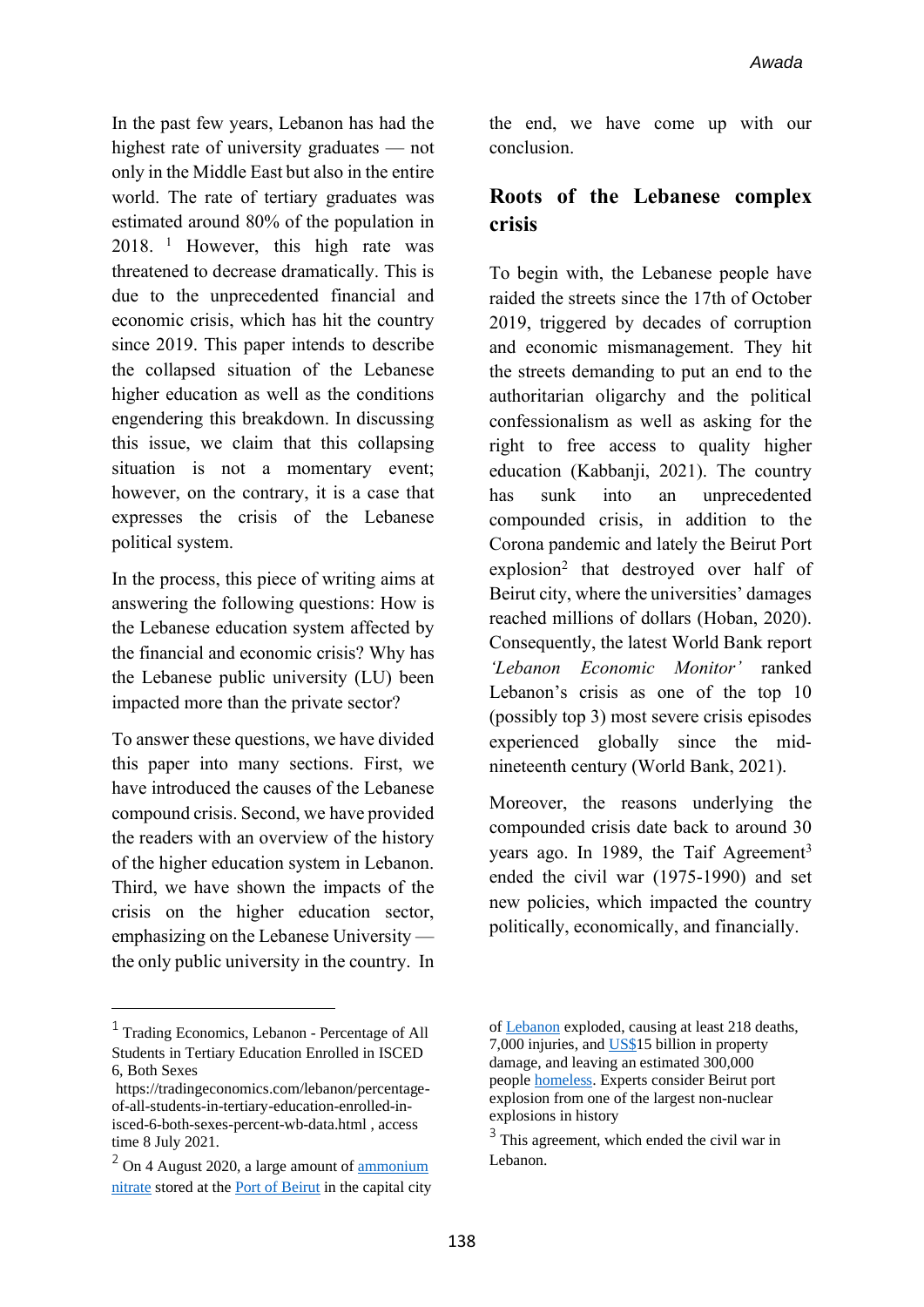Politically, this accord fixed a presidential and parliamentary election, where the major parties of the war eventually became the ruling political authorities. The latter has used the state welfare as "a patronage resource and sought to retain control over monopoly rents in consumer markets" (Baumann, 2012). This is the structural reason for establishing a wide resourceexhausting net of clientelism.

Economically, the successive governments adopted the neoliberal policies based on the "state retreat from domains, in which it formerly intervened, its promotion of market-led policies, and its creation of new, purportedly more efficient institutions and agencies" (Verdeil, 2018). One of the main consequences of the adopted policies was the proliferation of market-oriented private universities, which would merchandise higher education.

Financially, since 1992, governments have funded the reconstruction plans<sup>4</sup> and the expansion of the public sector by debt. The interest rate on the debt reached as high as 36%, where the banking sector was the primary debtor. In 1990, the banking sector held two-thirds of government debt, while the Central Bank was responsible for the other third. Subsequently, banks mainly relied on the public debt to accumulate their capital. Thus, the capital's investments have been channeled towards the public debt and not to the real economic sectors like manufacturing, technology, agriculture, tourism, services, and basically higher education.

Moreover, the public debt, high interest rates, and oligopolies over trade and production (like oil imports and cement industry) were some of the main reasons behind the extraordinary wealth and income inequality in Lebanon. It is worth mentioning that some experts expect tripledigit inflation as well as a projected increase in poverty to 45% and in extreme poverty to 22%. (World Bank, 21 & Assouad, 2017).

On top of that, Lebanon currently has the highest number of refugees per capita in the world (Yassin et al., 2015). In addition to the existing Palestinian and Iraqi refugee populations, Lebanon hosts 1,017,433 registered Syrian refugees comprising 247,736 households in Lebanon, with an additional estimated 300,000-500,000 unregistered refugees (Janmyr, 2016). Such a sharp increase in population has strained the tiny country's limited resources and has impacted the economic, social, health, and education sectors (El-Ghali et al., 2017).

The aforementioned factors have led to the breakdown of both the financial and economic sectors of the country, which is clear due to many different aspects. However, it is important to mention that the current turmoil is not a momentary crisis that has affected some sectors in the country, subsequently; some adopted reforms will straighten things out. On the

<sup>&</sup>lt;sup>4</sup> The National Emergency Rehabilitation Programme ( NERP), involving US\$ 2.3 billion public investment over the 1993-1995 period, was proposed and adopted in 1992. It was designed as a multi-sectoral operation focused on emergency repairs and rehabilitation of physical and social infrastructure. The program was subsequently expanded and merged into a ten-year plan, known

as Horizon 2000 for Development and Reconstruction, announced by the Government in October 1994. Since the completion of the initial version (US\$ 18.5 billion financing requirements in the 1993-2002 period), there have been several revisions to take into account the evolving national and regional situation and developments in critical factors affecting the course of recovery.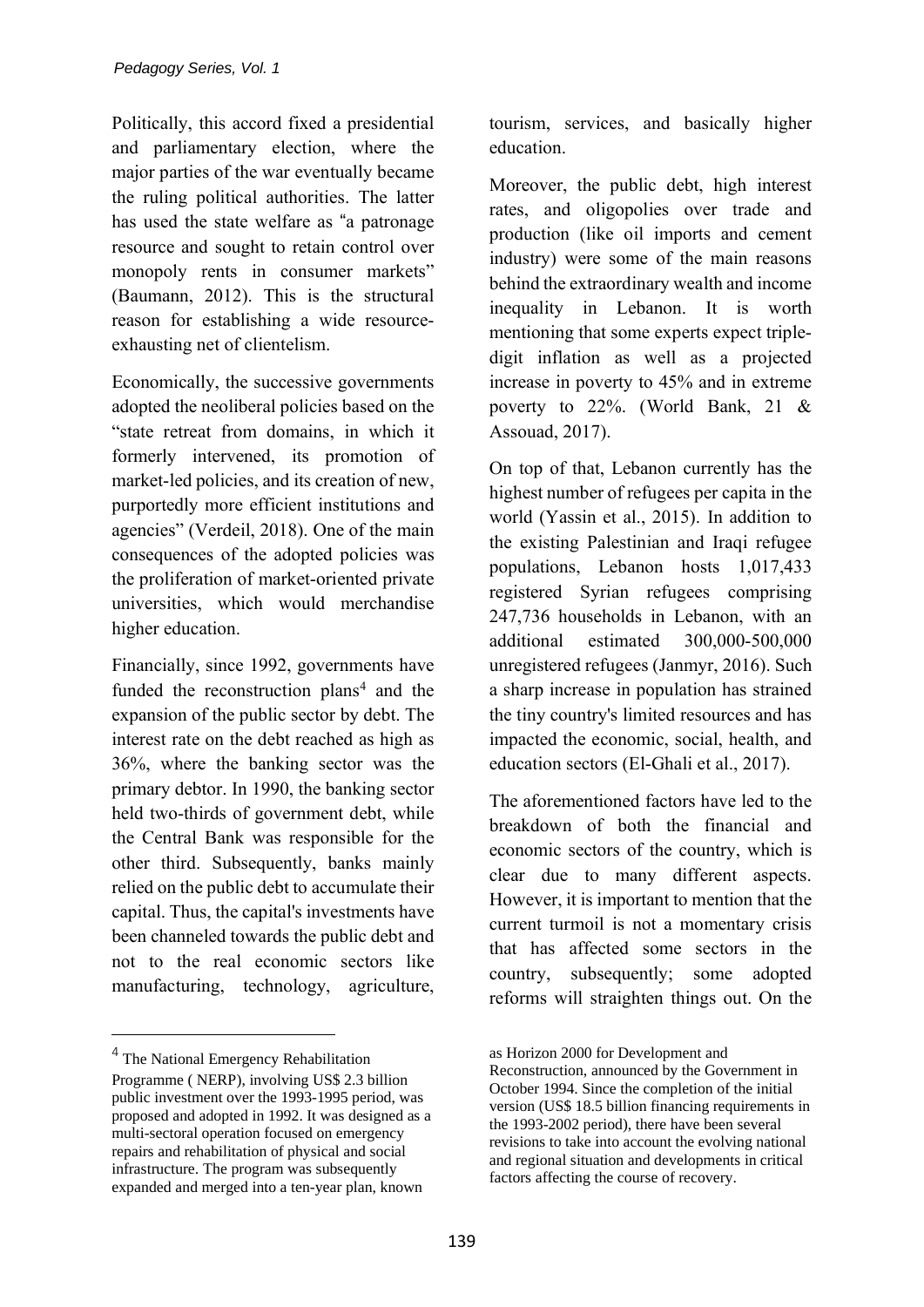contrary, as Kabbanji describes: it is a "crisis that neither affects the way [the system] operates, nor its structural cleavage between its sectarian dimension on the one hand, nor its dependence on the looting of public and private resources (bank deposits of small depositors) by a few located at the heart of the rentier-financial system on the other hand. It is a system in crisis with all its components and it can no longer continue" (Kabbanji, 2021).

## **Features of the Lebanese higher education system**

To clearly understand the crisis's impacts on the higher education system, one has to shed light on the history, structure, and functioning of this system in Lebanon.

The Lebanese higher education system is composed of two sectors: the public that consists of the Lebanese Public University (LU) and the private sector that can be divided into three categories. The first, which is the oldest, is known as "the elite universities". The second, is the marketoriented universities. The third, is the religious universities (see table below).

|  | Table 1. Total number of higher      |  |  |  |
|--|--------------------------------------|--|--|--|
|  | education institutions in Lebanon by |  |  |  |
|  | type for the academic year 2021:     |  |  |  |

| <b>Type of</b>               | <b>Number</b>  | <b>Year of</b> |  |  |  |
|------------------------------|----------------|----------------|--|--|--|
| <b>Institution</b>           |                | establishment  |  |  |  |
| Lebanese                     | $\mathbf{1}$   | 1951           |  |  |  |
| Public                       |                |                |  |  |  |
| university                   |                |                |  |  |  |
| (LU)                         |                |                |  |  |  |
| Oldest private               | $\overline{4}$ | 1866-1939      |  |  |  |
| universities /               |                |                |  |  |  |
| founded by                   |                |                |  |  |  |
| the religious                |                |                |  |  |  |
| missionaries                 |                |                |  |  |  |
| Private                      | 32             | 1986           |  |  |  |
| universities                 |                |                |  |  |  |
| (licensed and                |                |                |  |  |  |
| operational)                 |                |                |  |  |  |
| Private                      | 9              | 1986-2015      |  |  |  |
| institutes and               |                |                |  |  |  |
| colleges                     |                |                |  |  |  |
| Private                      | 3              | 1932-1999      |  |  |  |
| institutes of                |                |                |  |  |  |
| Theology                     |                |                |  |  |  |
| (two Christian               |                |                |  |  |  |
| institutes and               |                |                |  |  |  |
| one Muslim)                  |                |                |  |  |  |
| Private                      | $\overline{2}$ |                |  |  |  |
| universities                 |                |                |  |  |  |
| (licensed but                |                |                |  |  |  |
| not                          |                |                |  |  |  |
| operational)                 |                |                |  |  |  |
| Source: MFHF website<br>2021 |                |                |  |  |  |

**Source: MEHE website, 2021**

#### **Establishment of the sector**

The Private Higher education sector in Lebanon backs long before the foundation of the state of Lebanon in 1920. This sector was polarized — for around 85 years — by two private universities: the American University of Beirut (AUB), which was founded by the evangelic missionary in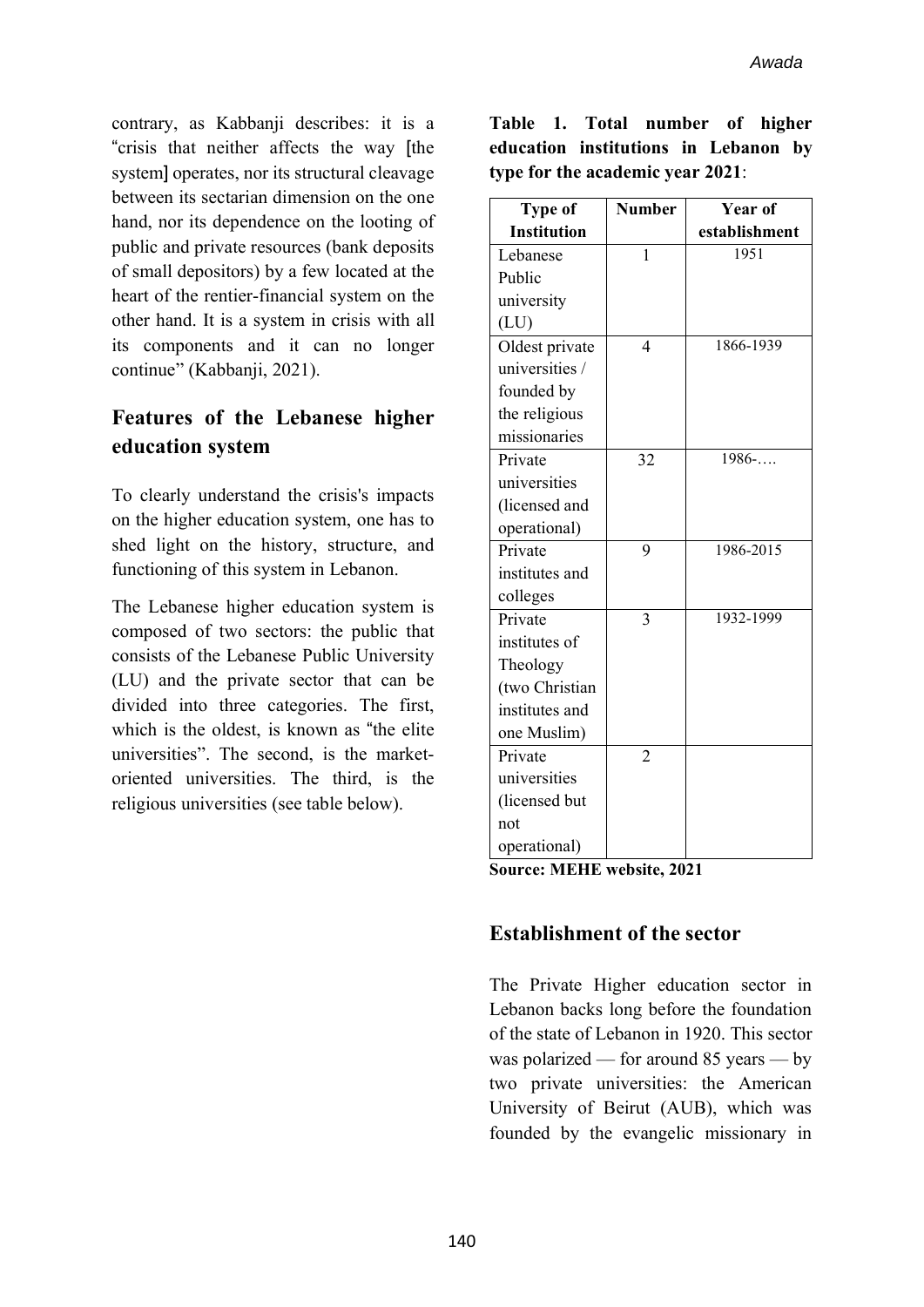1866<sup>5</sup> , and Saint Joseph's University (USJ) which was created in 1875, by the Jesuit Fathers, with the collaboration of Lyon University (Herzstein, 2010). In 1951, after students 'relentless demands and violent confrontations with the police, the Lebanese Public University (LU) was established. The foundation of LU was considered a step towards the democratization of the higher education sector, by making it independent from religious and foreign authorities, and it also "became a major theme of mobilization during the late sixties and the early seventies, a period during which ruralurban migration accelerated" (Nahas, 2010, p:51). Moreover, this institution was established to fulfill a main role of providing adequate training and learning for instructors and teachers (Faculty of Pedagogy) as well as providing the state's institutions with qualified professional staff. In the late sixties, for the socioconfessional balance, two other private universities were founded. The first is the Arab University of Beirut (BAU), "a subsidiary of Alexandria's University in Egypt, which [was] considered at the time as an "Islamic" counterweight to the domination of AUB and USJ as Christian universities. The second is the Saint-Esprit University, which marks the direct entry of the Lebanese Maronite Monasticism into academia" (Kabbanji, 2012).

The higher education sector remained exclusive to these universities — with some breaches — until the nineties when the sector witnessed the emergence of a new

<sup>5</sup> See the following website:

model that is known as market-oriented universities<sup>6</sup>. With their emergence as a response to new liberal policies, there was a "growing demand for higher education in Lebanon" (Jalakh, 2019).

# **Origin of difference**

The private universities differ in many aspects: teach different curricula, address different student clientele, embrace different strategies of formation, and adopt different types of governance. Nevertheless, all of them — since their establishment — tend to homogenize their educational system with the LMD curricula. Although, the private Higher Education is governed by a new law announced in 2014, and work under the tutorship of the Ministry of Education and Higher education (MEHE) through the Directorate General of Higher Education" (Jammal et al, 2017); however, their freedom is guaranteed by the Constitution. According to Article 10, chapter 2 of the Lebanese Constitution, "Education shall be free" and every religious community has the right to have its own schools or universities (Lebanese constitution, 1990). This autonomy reflects their independent governance and free choices from the state.

In Lebanon, 80 to 90% of the resources of private universities come from student tuition fees and therefore rely on the solvency of direct beneficiaries. The clienteles in private higher education come from the most stable middle strata; in other words, government officials and public and

[https://www.aub.edu.lb/AboutUs/Pages/history.asp](https://www.aub.edu.lb/AboutUs/Pages/history.aspx#:~:text=After%2520collecting%25204%252C000%2520in%2520England,students%2520on%2520December%25203%252C%25201866) [x#:~:text=After%20collecting%204%2C000%20in](https://www.aub.edu.lb/AboutUs/Pages/history.aspx#:~:text=After%2520collecting%25204%252C000%2520in%2520England,students%2520on%2520December%25203%252C%25201866) [%20England,students%20on%20December%203%](https://www.aub.edu.lb/AboutUs/Pages/history.aspx#:~:text=After%2520collecting%25204%252C000%2520in%2520England,students%2520on%2520December%25203%252C%25201866) [2C%201866.](https://www.aub.edu.lb/AboutUs/Pages/history.aspx#:~:text=After%2520collecting%25204%252C000%2520in%2520England,students%2520on%2520December%25203%252C%25201866)

<sup>6</sup> 48 private universities have been established during the last two decades in Lebanon, knowing that population of Lebanon is 6,819,062, based on Worldometer elaboration of the latest United Nations data.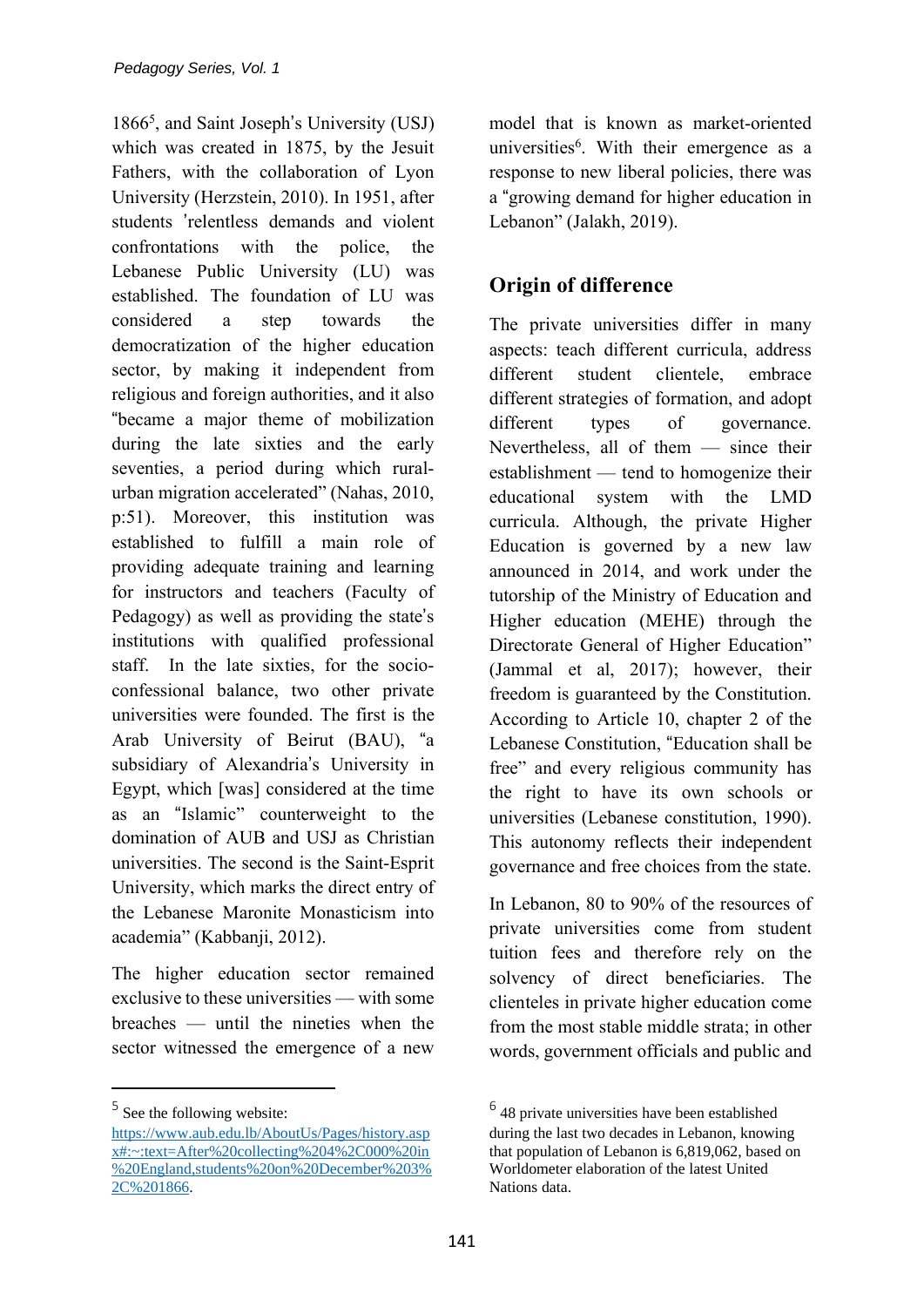private sector employees, with collective bargaining agreements, granting a premium for the education of children. The overwhelming majority of these officials and employees choose private education; thus, we can observe a mechanism that allows private higher education to be partially financed from public funds (Kabbanji, 2012). Therefore, despite the common idea that says "Private Higher Education institutions do not receive any direct support from the state" (Jammal et al, 2017), it is clear that they indirectly benefit from it.

The Lebanese University differs in many ways from private universities. It teaches mainly in Arabic, English, or French basically in the applied scientific faculties. Regarding its governance, LU is ruled by the Council of the University formed of its president and respective faculties 'deans. The deans are generally selected by the Council of Ministers from a list elected by the faculty members. Nonetheless, this is currently not the case, because the president of LU — which was appointed for his confessional and political affiliation — has put his hand on the prerogatives of the council and has been illegally ruling the university with a group of deans. Regarding its clienteles, they mainly originate from poor and middle-class strata. Moreover, LU is funded by the Government via the ministry of higher education (MEHE) with a moderate contribution from the students (see the table below). This budget is allocated to LU, without following any performance-based funding and is mostly designed to cover salaries and administrative needs (Jammal, 2017). In fact, it has been subjected to recurrent cuts since the nineties, and between the years 2005 and 2014, the Ministry of Finance

adjusted the university's budget towards more crucial areas within the government.

| <b>Tuition</b><br>fees in LU<br>per<br>academic | Lebanese<br>students | <b>Internati</b><br>onal<br>students | <b>Tuition fees</b><br>in LU per<br>academic<br>year |
|-------------------------------------------------|----------------------|--------------------------------------|------------------------------------------------------|
| year                                            |                      |                                      |                                                      |
| Bachelor                                        | 195000               | 945000                               | Bachelor in                                          |
| in faculties                                    | LBP/                 | <b>LBP</b>                           | faculties of                                         |
| of                                              | equal to             |                                      | theoretical                                          |
| theoretical                                     | 9.75\$               |                                      | disciplines                                          |
| disciplines                                     |                      |                                      |                                                      |
| Bachelor                                        | 245000               | 995000                               | Bachelor in                                          |
| in faculties                                    | LBP/                 | L <sub>BP</sub>                      | faculties of                                         |
| of applied                                      | equal to             |                                      | applied                                              |
| disciplines                                     | 12.25\$              |                                      | disciplines                                          |

**Table 2. Tuition Fees**

The tuition fees within the Public Higher Education are almost free. It contributes to only 6.5% of its total budget (National report, 2019). The humble fees make the LU attractive to students from poor and middle-class strata, for example, students enrollment in higher education reached 219,248 students during the academic year 2018/2019. Of these students, 37% (81,024 students) were enrolled in the LU, while 63% (138,224 students) were distributed over all private universities. Therefore, it is clear that the LU attracts the largest number of students.

# **Neoliberal policies and the reconfiguration of the higher education field**

After the end of civil war (1975-1990), with the announcement of the Taif agreement, the successive Lebanese governments adopted neoliberal policies which were based primarily on "using state welfare as a patronage resource" (Baumann, ibid, 2012).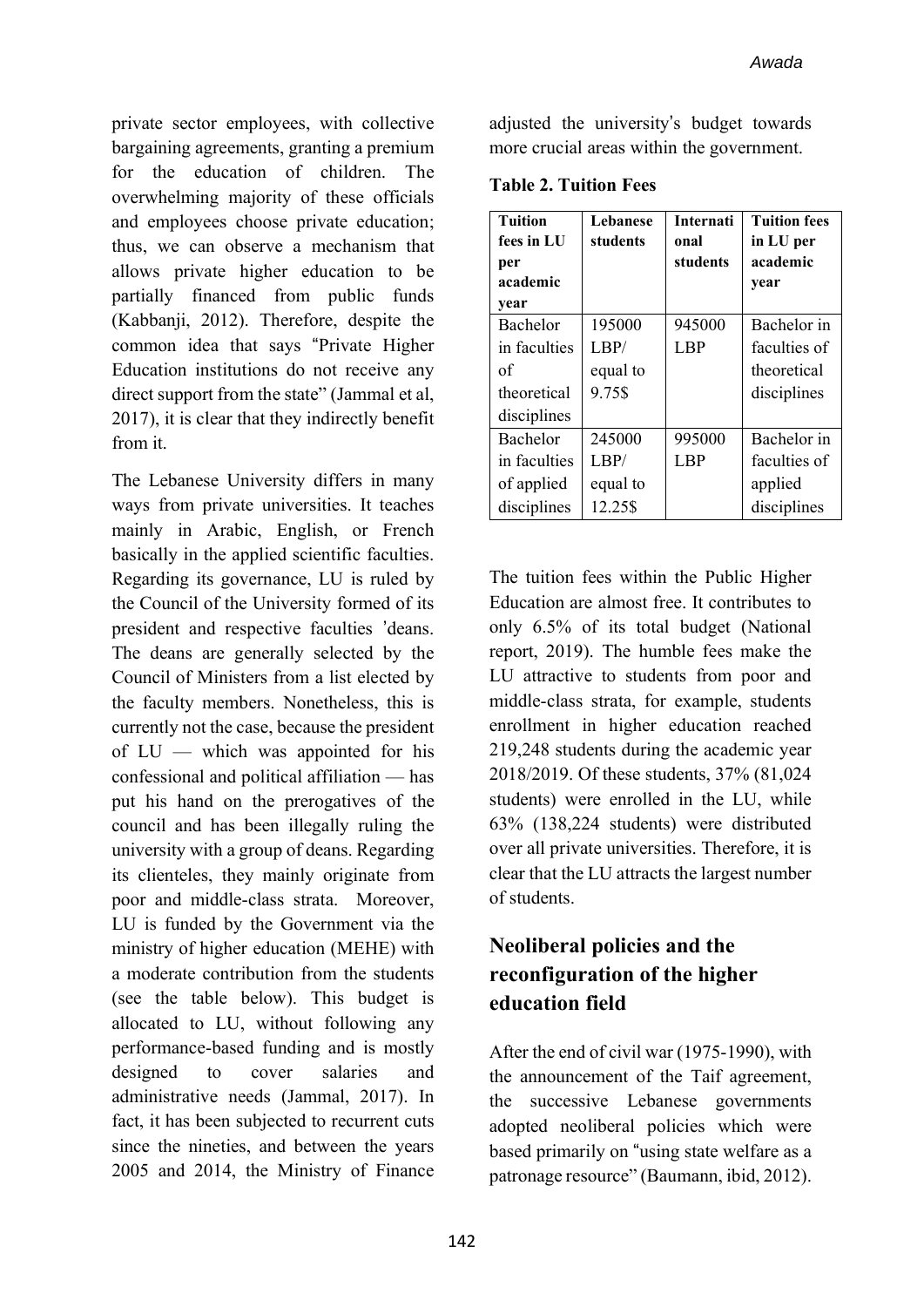This in turn has created a vicious circle "since the state is unable to provide many services [that] the Lebanese demand, [and] the population becomes reliant on services provided by politicians or political parties, delegitimizing the state for citizens, who then bestow that legitimacy on political representatives" (Young, 2009).

As a result, the socio-economic scene has been reconstructed, based on the distribution of power between the politicosectarian groups (Baydoun, 2012, P: 256). At the same time, a new socio-educational policy reconstructed higher education structures as Kabbanji elucidates (2012). Subsequently, since 1990 the Lebanese higher education system has witnessed a rapid expansion of private universities to reach 48 institutions that are mainly owned by the members of the ruling sectarian political class. This new batch of universities was perceived as a lucrative business and has opened the sector to the commodification of education (Jalakh, 2019).

Furthermore, the Lebanese University has known the largest amount of changes with regards to the neoliberal and sectarian policies. Its relative autonomy guaranteed by the  $law<sup>7</sup>$  was breached by many decrees. One was when the legislative decree  $N^{\circ}$ 122<sup>8</sup> branched the university into 5 branches and allowed the university president to confiscate university council prerogatives. Another decree  $- N^{\circ} 1167$ issued in 1978 — gave the university president the right to nominate members of the teaching body instead of the college boards. Those decrees left, along with the adopted neoliberal policies in higher education, a clear imprint on the structure of LU as a scientific field. Some of these changes include but are not limited to the radical change in its morphological structure as a scientific field and the amendment on the LU role. The first change spurred the growth of the enrollment from rural areas, considerably females — as well as the significant expansion in political and confessional recruitment of professors distinguished by their confessional and political affiliations. The second change was the radical hit of the role of the LU as a public institution, which turned it into a patronage and clientelism resource to reproduce the ruling class.

Nonetheless, one has to wonder how these universities participate in the economy. We mentioned that LU originated to provide the state with academic and qualified staff. Whereas, one has to wonder how a large number of private universities serves a small country with a population that does not exceed 6 million. The reality of youth migration may explain this phenomenon, where "the total stock of Lebanese emigrants, stood at around 1.9 million out of a total population of 4.5 million and the majority of emigrants [were] aged between 20 and 64 years" (Dibeh, Fakih, & Marrouch, 2017). In relation to the high rate of tertiary graduates (80% of the population), it can be concluded that private universities, basically the market-oriented ones, release graduates into the market for the purpose of exportation rather than feeding the national economy.

 $7$  Law 75/67 endows Lebanese university administrative, academic, and financial freedom.

<sup>8</sup> N°122, 30 June 1977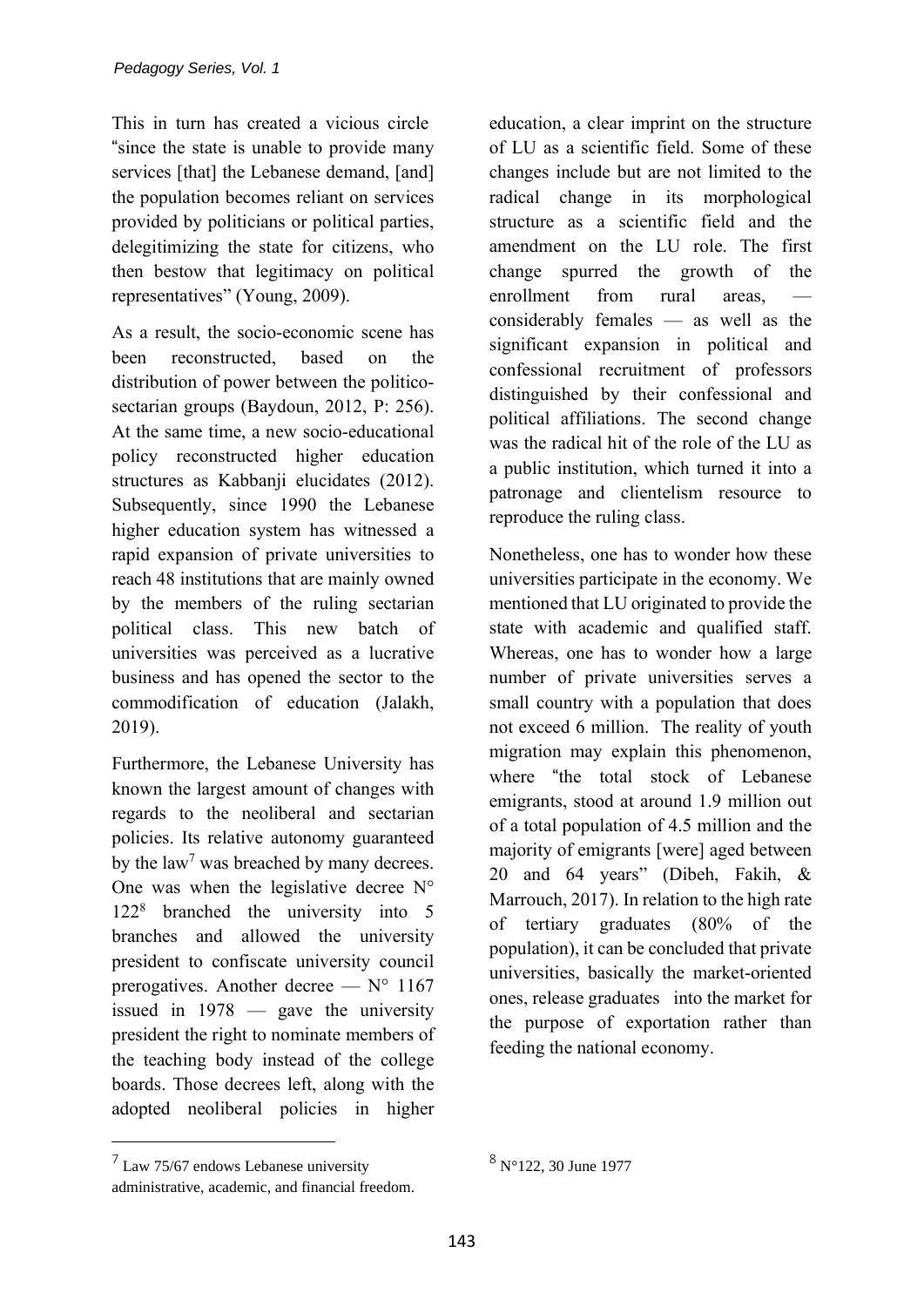For all the mentioned reasons, the responses of the two sectors toward the crisis would differ dramatically.

#### **The sector responses to the challenges**

This overview on the higher education sector helps in reading better how the sector will be affected differently by the financial and economic crisis. It goes without saying that both the private and public sectors have been affected by the devaluation of the Lebanese currency, COVID-19, and the declining socioeconomic conditions. Both, public and private universities have been damaged, but the degree of detriment varies regarding the autonomy of the institution from the state or "ruling class" that offers the universities administration, its malleability in taking free, and flexible decisions.

#### **Private universities absorbing the crisis**

Private universities alleviated their losses in many ways. One of these solutions was the raising and dollarization of tuition fees. In this context, the American University of Beirut (AUB) and the Lebanese American University (LAU) adopted a new Lira rate equal to 3,900 LBP/USD (the official rate is still 1,515 LBP/USD). That step dollarized the tuition fees and raised them by around 260%. For example, the tuition fee of only one year in the school of medicine at AUB increased from around

60 million LBP to about 160 million LBP. Hence, chances of pursuing a university degree are now challenging, where incomes are still equal to the 1,507 LBP/USD rate. Moreover, some private "universities required the payment of tuition fees in dollars and imposed restrictions on students who did not pay [the] fees on time" (El-Ghali, 2020).

Other dire resorts for private universities were the dismissal of some professors, blinding some courses, and the closure of entire academic departments. For instance, AUB — considered one of the most prestigious universities in the country — [dismissed](https://www.al-fanarmedia.org/2020/07/university-professors-feel-the-pain-of-lebanons-worsening-crisis/) 850 staff members, closed entire academic departments, and canceled many contracts of its part-time lecturers (Rose.S, 2020; Dhaybe, 2020). Lately, things have taken a serious path when the Crisis Observatory at the American University of Beirut has concluded that the crisis-hit nation is getting into a 3rd mass exodus wave of immigration. The report mentioned that in AUB itself 190 professors, who immigrated, were already registered during the year of their departure, which makes up about 15 % of the academic physique.<sup>9</sup> Nonetheless, In order to redress the bleeding of human resources, AUB's administration decided to pay "part of their [professors]' salaries in fresh dollars, after the university financed it with about \$150 million from its endowment abroad" (Hussein, 2021). In the same context, after losing around 10-15% of its academic staff, LAU followed the lead of AUB and paid part of the salaries in USD.

**exodus' from Lebanon: AUB Crisis Observatory,** https://www.facebook.com/CrisisObservatory/

<sup>9</sup> See the Facebook page **Lebanon Crisis Observatory**, Indicators **warn of a 'third mass**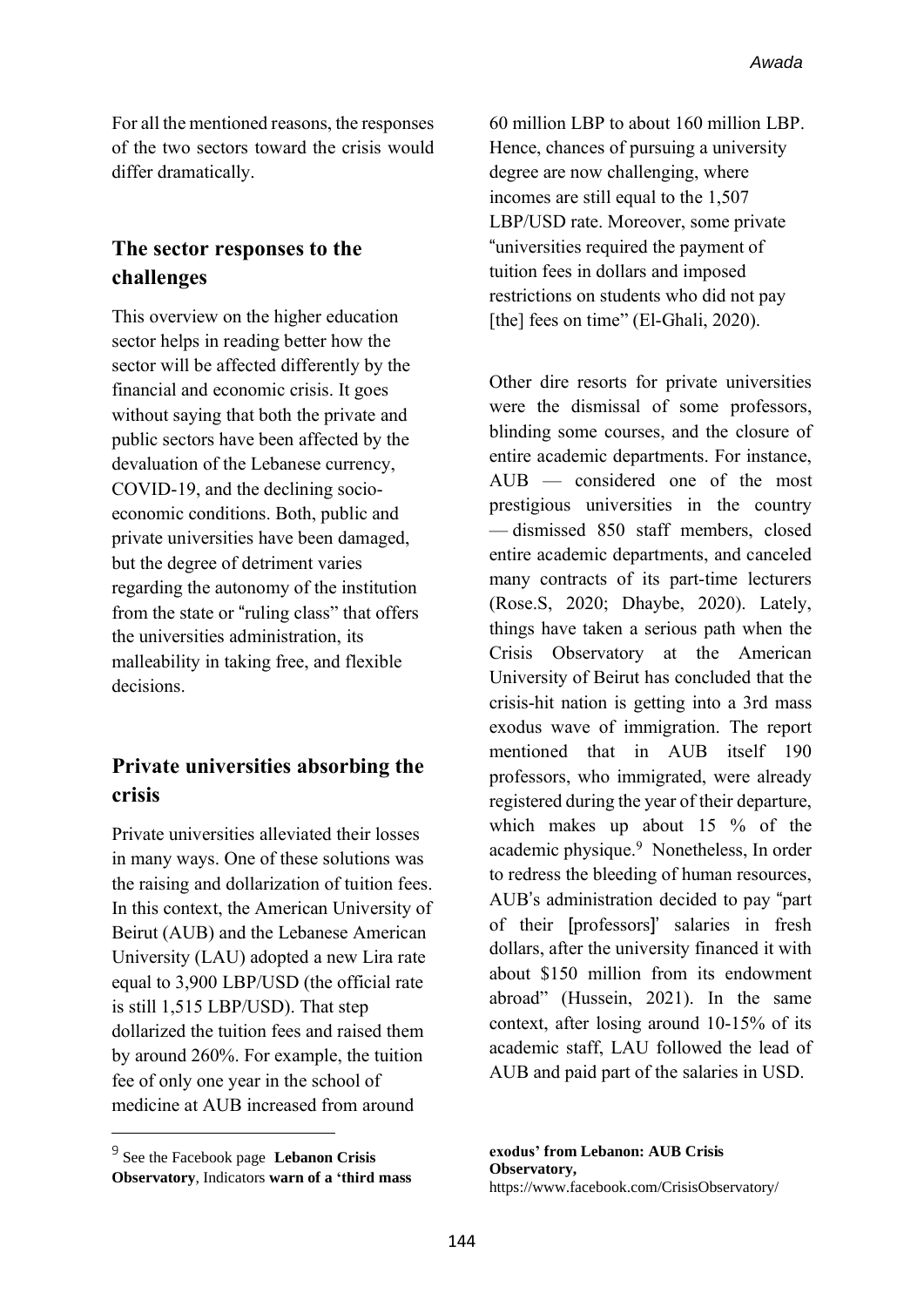This collapsing situation has pushed eleven universities to issue an adjuration statement asking "the authorities to act urgently to prevent the higher education sector's collapse", and mentioning that it will have "a catastrophic impact on the social reality in Lebanon in general" (Statement, 2020).

# **The LU: the infectious relation with the political system?**

The financial and economic crisis weighs even more deeply on LU's faculty and staff members. The continuous devaluation of the Lebanese currency, which has lost 90% of its value since October 2019, has not only effectively reduced the university's budget, but has also affected the social and medical benefits of the professors and employees (Al-Modon, 2021). This situation will inevitably lead to the inability of LU in securing the simplest needs of its students, like printing paper for exams, a scenario that has previously occurred during the exam periods (Bsat, 2021). This dire fact has pushed the Commission of the Association of Full-Time Professors at LU to release a statement announcing that they "refuse to start a new academic year, and stop all academic work starting from the first of October 2021" (Middle East, 2021). That means that around 81,000 students will miss their academic year.

Moreover, the academic body suffers on two levels: first, from the prevailed economic crisis as everybody does, and second, from the political interference and inequality of recruitment and promotion.

In this respect, the LU teaching body consists of nearly  $6,000$  professors<sup>10</sup> distributed between tenured (11.66%), Tenure-track position yearly contracted  $(16.66\%)$ , and adjunct professors<sup>11</sup> (71.66%). These three categories teach in 17 faculties and three doctoral schools<sup>12</sup>, in which  $81.024$  students<sup>13</sup> are enrolled. Since 2014, more than a 100 teachers have retired yearly, while no full-time professors have been recruited instead. It is worth mentioning that around 80% of the academic courses are taught by adjunct professors who represent the largest number of the teaching body, are paid based on the number of hours of actual teaching, and are not given social and medical services as well as any pension. This situation breaches the LU's by-law (Law 6/70 Article 5) that indicates that fulltimer professors should teach 80% of academic courses. Things do not stop at this point; the interference of the ruling class in the intern issue of the LU makes it incapable of handling the impacts of the crisis. The LU urgently needs to recruit and allocate full-time professors, but ironically the ruling sectarian class has frozen the recruitment and promotion of more than 4,300 professors, for more than 8 years. That is due to the disagreement of the confessional and political leaders on the quotas while neglecting the academic criteria from one side (Awada, Tabar, Kabbanji, & Alhassbani, 2019), and from the other side, to the acquiescence of the

<sup>10</sup> Data on higher education institutions are in major dismay, so we sometimes use a different number to the same figure.

<sup>11</sup> Adjuncts staff are paid per hour, full-time teachers are paid monthly based on yearly

automatically renewable contracts, while tenuretrack professors have open-ended contracts.

<sup>12</sup> Lebanese University website,

https://www.ul.edu.lb/faculte/faculties.aspx

 $13$  In the academic year 2018-2019.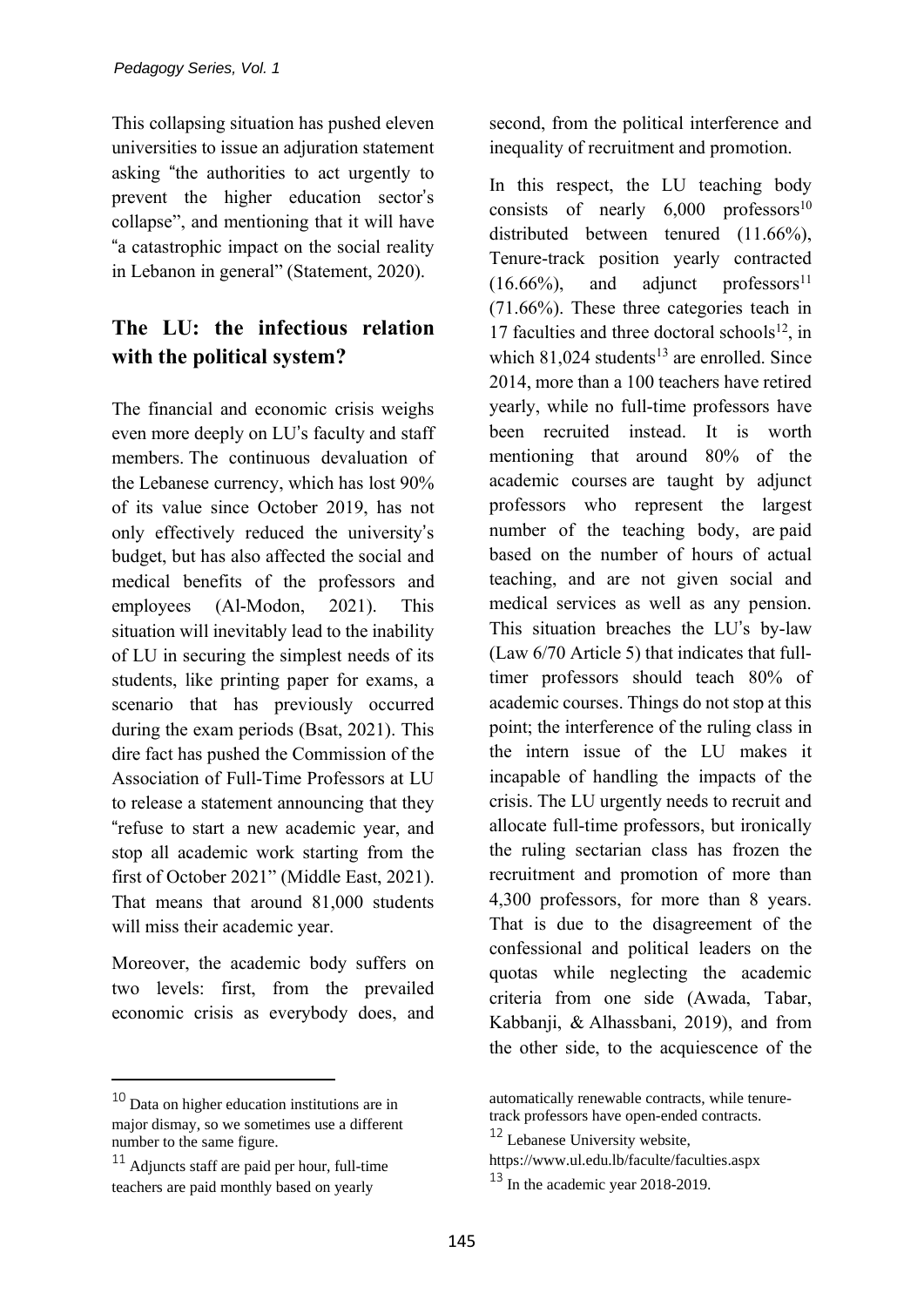ruling power to the World Bank's terms in decreasing the size of public services.

Consequently, this imbalance in the recruitment process and in the equilibrium of teaching staff negatively influences the teaching performance.

#### **Conclusion**

It is not a hastened conclusion if we say that since the nineties a prevailed conviction has believed that neoliberalism was the required solution for the 'flourishment' of the country's economy after the war. Indeed, a recipe made from a combination of neoliberal policies and corrupted political sectarian strategies, supported with a large net of patronage and clientelism, has not only replaced the state institutions but has also applied, looted, and depleted them. Therefore, it can't be ignored that the core problem is deeply rooted within the ruling class, which has set these mischievous policies that have drastically hit the whole system. Hence, the enlarging gap of inequity between the public and private sector was one of the fallouts of these implementing policies as well as an increase in the polarization between public and private universities. Neoliberalism as Mahfouz concluded has" contributed to the collapse of public education in Lebanon by surfacing tensions between the right to education and freedom of education" (Mahfouz, 2021).<sup>14</sup>

In this context, the problem of the higher education sector is deeply rooted and related to the Lebanese structural system turmoil that has paralyzed the public sector and handicapped  $LU$  — the only public university — from fulfilling its role of providing the poor and middle class with education of quality. The sector's rapid response to the crisis is due to its independence from the state. The evidences that we presented shows how the private sector took the initiative to pick up the effects of the crisis, while, the austerity and recurrent budget cuts of the LU in parallel has obstructed the functioning of the university as a public entity. This was done by breaching its relative autonomy, which has made it incapable of facing the compound crisis of the country. Subsequently, LU has been handicapped till this moment and it has no tangible initiative to start the academic year.

We are not overdoing it if we conclude that the reckless political economic policies put the whole system into the bottleneck and for the first time since the declaration of the state of Lebanon in 1926, the ruling power has no ability to reproduce itself.

<sup>14</sup> Mahfouz. J. 2020. NEOLIBERALISM – THE STRAW THAT BROKE THE BACK OF

LEBANON'S EDUCATION SYSTEM: Neoliberalism and Education. Routledge 1 st edition eBook ISBN9780429345135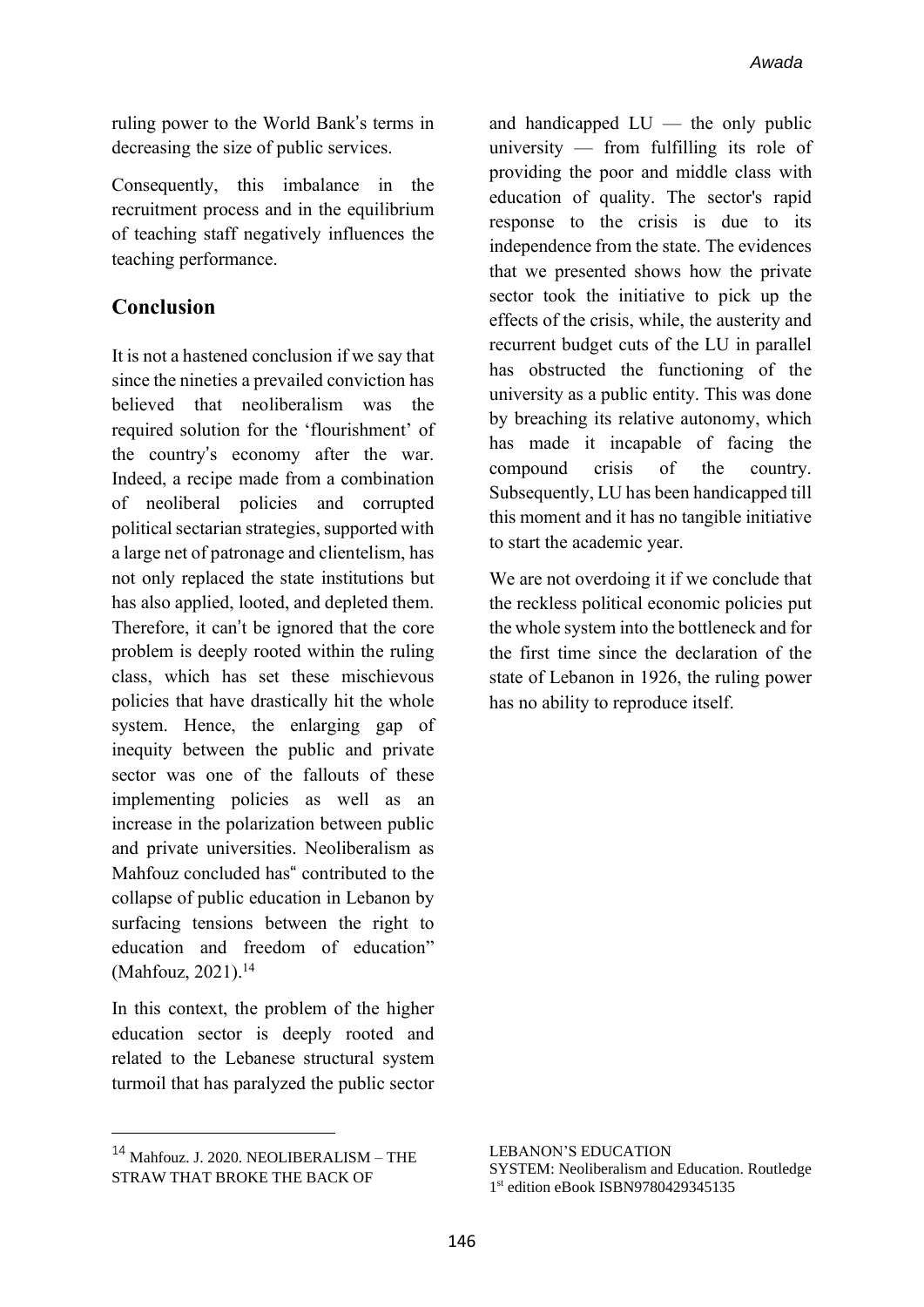#### **References**

Awada. H. Tabar. P, Kabbanji. L, Hasbani. M. 2019. The structure of Academic Field: Recruitment and Promotion, IDAFAT the Arab Magazine of Sociology. N° 45. In Arabic.

Baumann, H. (2012). Citizen Hariri and neoliberal politics in postwar Lebanon. Ph.D. Thesis. SOAS, University of London.

Dibeh. G, Fakih. A, Marrouch, W. (2017). Decision to Emigrate Amongst the Youth in Lebanon, Discussion paper series, IZA DP No. 10493, Institute of Labor Economics. Retrieved from URL: https://ftp.iza.org/dp10493.pdf

El-Ghali, H. Berjaoui, R. McKnight, J. (2017) THE REGIONAL CONFERENCE ON HIGHER EDUCATION IN CRISIS SITUATIONS: "Higher Education in Crisis Situations: Synergizing Policies and Promising Practices to enhance Access, Equity, and Quality in the Arab Region" the UNESCO Regional Bureau for Education in the Arab States - Beirut

Herzstein, R. (2010). Une présence française en Méditerranée orientale : la fondation de l'Université Saint-Joseph de Beyrouth (1875-1914). Matériaux pour l'histoire de notre temps, 99(3), 4-11. URL : https://doi.org/10.3917/mate.099.0004

Hoban, A. OCTOBER 15, 2020. The Beirut explosion's Effect on Education Systems. The Borgen Project. URL: https://borgenproject.org/effect-oneducation-

systems/#:~:text=The%20explosion%20th at%20occurred%20on,and%20upwards%2 0movement%20in%20society.

Jalakh, M. (2019). Higher Education in Lebanon between Quality Requirements and Market Challenges, the speech of the president on the 23 anniversary of Antoine University. URL: https://ua.edu.lb/Library/Assets/Gallery/D ocuments/DiscoursduRecteur/2019- Address-Of-The-President-En.pdf

Janmyr, M. (2016). The Legal Status of Syrian Refugees in Lebanon. Beirut: AUB's Issam Fares Institute for Public Policy and International Affairs.

Mahfouz. J. 2020. NEOLIBERALISM – THE STRAW THAT BROKE THE BACK OF LEBANON'S EDUCATION SYSTEM: Neoliberalism and Education. Routledge 1st edition eBook ISBN9780429345135

Kabbanji. J. (2012). Heurs et malheurs du système universitaire libanais à l'heure de l'homogénéisation et de la marchandisation de l'enseignement supérieur. Revue des mondes musulmans et de la Méditerranée [Online], 131 | June 2012, Online since 03 July 2012, connection on 02 August 2020. Retrieved from URL http://journals.openedition.org/remmm/76 51 ; DOI : https://doi.org/10.4000/remmm.7651

Kabbanji, L. (2021). "Enquête sonore des 20 premiers jours de l'intifada d'octobre 2019 au Liban". Ethnologie française, dans « Anthropologies libanaises : dispersions et lignes de force ». Dossier coordonné par Nicolas Puig et Michel Tabet. à paraître.

Nahas. C. (2010). Finance and Political Economy of Higher Education in Lebanon. In A, Galal. K, Taher. Financing Higher Education in Arab Countries. (p-p 69-95). The Economic Research Forum.

Verdeil, É. Infrastructure crises in Beirut and the struggle to (not) reform the Lebanese State. Arab Studies Journal, Arab Studies Institute, 2018, XVI (1), pp.84-112. ffhalshs-01854027f

Yassin, N., Osseiran, T., Rassi, R., and Boustani, M. (2015). No place to stay? Reflections on the Syrian refugee shelter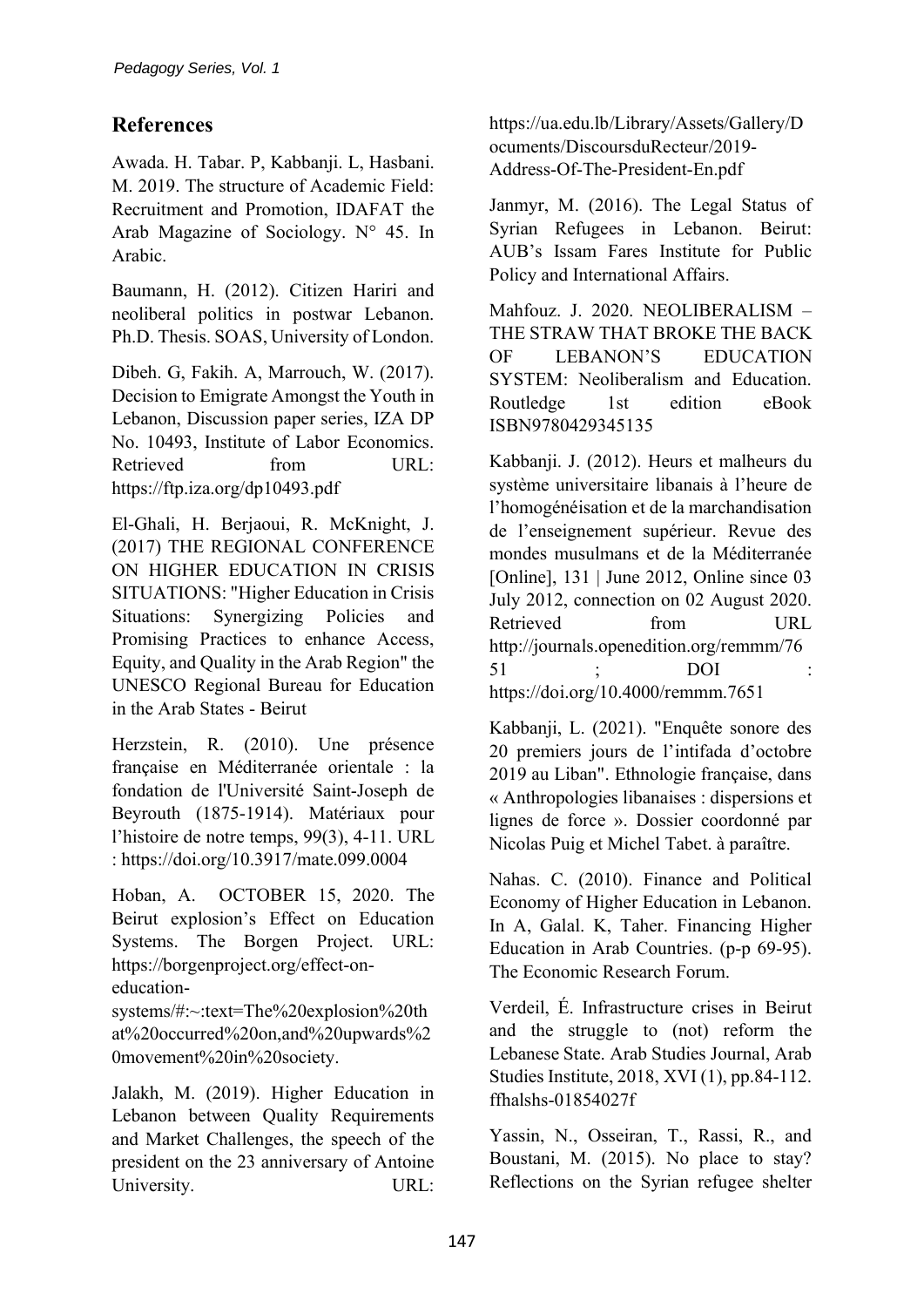policy in Lebanon. Beirut: AUB's Issam Fares Institute for Public Policy and International Affairs, UN-Habitat.

#### **Electronic Magazines & Newspapers:**

Bsat. A. (May 29 2021). The Intentional Dismantling of the Lebanese University. Wachdogs Gazette. URL: https://watchdogsgazette.com/affairs/theintentional-dismantling-of-the-lebaneseuniversity/

Hussein, W. (11,6,2021). American University of Beirut: Salaries support with dollar and no raise for tuition fees. Al-Modon electronic newspaper. https://www.almodon.com/society/2021/6/ 11/%D8%A7%D9%84%D8%AC%D8%A 7%D9%85%D8%B9%D8%A9- %D8%A7%D9%84%D8%A3%D9%85% D9%8A%D8%B1%D9%83%D9%8A%D 8%A9-%D8%AF%D8%B9%D9%85- %D8%A7%D9%84%D8%B1%D9%88% D8%A7%D8%AA%D8%A8- %D8%A8%D8%AF%D9%88%D9%84% D8%A7%D8%B1- %D8%B7%D8%A7%D8%B2%D8%AC- %D9%88%D9%84%D8%A7- %D8%B1%D9%81%D8%B9- %D9%84%D9%84%D8%A3%D9%82% D8%B3%D8%A7%D8%B7

Kabbanji, J. (2021). With which kind of social coalition do we face the Lebanese system crisis? Post 180. URL: https://180post.com/archives/18234.

Middle East. (3 August 2021). Since its establishment 70 years ago the Lebanese university threatened to stop teaching. N°15605. URL: https://aawsat.com/home/article/3139721/ %C2%AB%D8%A7%D9%84%D8%AC %D8%A7%D9%85%D8%B9%D8%A9- %D8%A7%D9%84%D9%84%D8%A8% D9%86%D8%A7%D9%86%D9%8A%D8 %A9%C2%BB-

%D9%85%D9%87%D8%AF%D8%AF%

D8%A9-

%D8%A8%D8%A7%D9%84%D8%AA% D9%88%D9%82%D9%81- %D8%B9%D9%86- %D8%A7%D9%84%D8%AA%D8%AF %D8%B1%D9%8A%D8%B3- %D9%87%D8%B0%D8%A7- %D8%A7%D9%84%D8%B9%D8%A7% D9%85

Michael. Y. (August 3, 2009). Lebanon – A state of patronage, only path to economic progress is to circumvent the system, Executive. https://www.executivemagazine.com/opinion/comment/lebanona-state-of-patronage

#### **Websites, Facebook, blogs & press release:**

Trading Economics Lebanon - Percentage of All Students in Tertiary Education Enrolled in ISCED 6, Both Sexes. URL: https://tradingeconomics.com/lebanon/perc entage-of-all-students-in-tertiary-

education-enrolled-in-isced-6-both-sexespercent-wb-data.html

American University of Beirut. URL: https://www.aub.edu.lb/AboutUs/Pages/his tory.aspx#:~:text=After%20collecting%20 4%2C000%20in%20England,students%20 on%20December%203%2C%201866.

Lebanon Crisis Observatory, Indicators warn of a 'third mass exodus' from Lebanon: AUB Crisis Observatory. Facebook page. URL: https://www.facebook.com/CrisisObservat ory/

World Bank. (2021) press release, US\$246 Million to Support Poor and Vulnerable Lebanese Households and Build-Up the Social Safety Net Delivery System. @https://www.world

bank.org/en/news/press-

release/2021/01/12/us246-million-tosupport-poor-and-vulnerable-lebanese